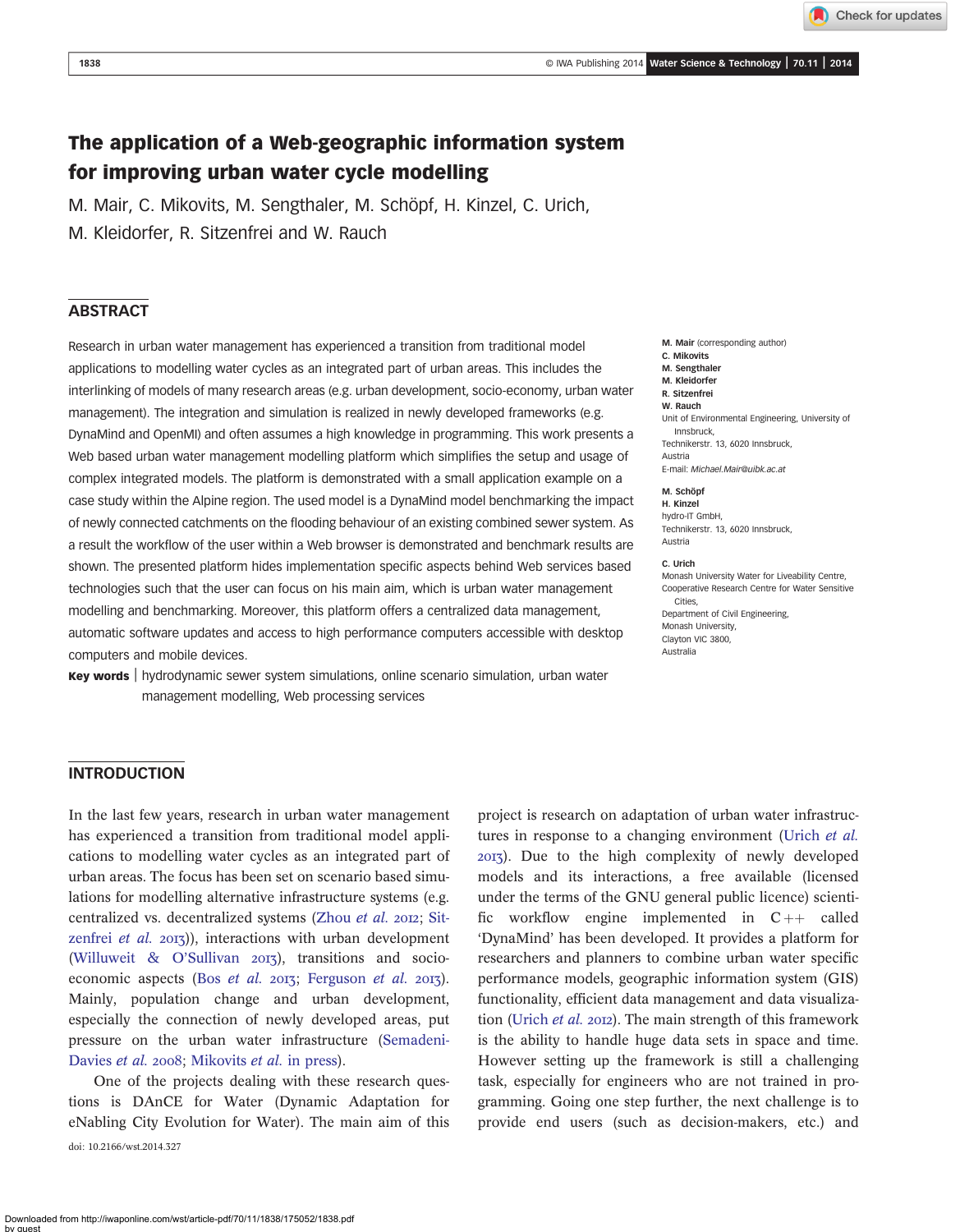<span id="page-1-0"></span>model developers with an easy to use Web based service to apply and test their approaches and models.

For a comprehensive assessment of such complex and dynamic systems, conventional planning methods are successively replaced by dynamic models. Further, to increase their usability, these models are moved towards Web based appli-cations [\(Dubois](#page-7-0) et al.  $20I$ ; [Evangelidis](#page-7-0) et al.  $20I$ <sub>4</sub>). This enables a quick development of distributed, integrated, interoperating and complex models which need computer power beyond the capacity of standard desktop or laptop computers. Moving urban water management modelling towards Web service based technologies means also bringing high performance computing into the user's offices. Complex integrated urban water management modelling and simple user interactions can be brought together. User interaction, data storage, model setup and computational processing/model simulation does not happen necessarily on the same computing device. This allows a set up for customers, stakeholders and decision-makers to use complex models which are expected to interact with each other. Consequently the tool enables better evaluation of options leading to reduced costs and risks.

This paper presents the basic ideas and concepts of such a Web based urban water management modelling platform by using Web service based technologies. At the same time, this platform allows the cooperation of many user

groups (e.g. model developer and decision-makers) within the same data set. A first approach of interlinking models and data handling by using Web service based technologies will be investigated and demonstrated with an application example applied on a case study within the Alpine region. As an example for a complex model, an existing DynaMind model (impact of new catchments on the flooding behaviour of a combined sewer system) is remotely executed via a Web browser or GIS software (e.g. ArcGis or QGis).

## MATERIAL AND METHODS

Figure 1 shows the general concepts and ideas of the Web service based DynaMind platform. It consist of three main physical hardware components, which are: (1) client hardware (Figure 1 – lower left box), (2) a data server (Figure 1 – top left box), and (3) a Web processing service (WPS) server (Figure 1 – lower right box). The latter two may also be running on the same physical machine.

#### Data server

The data server (Figure  $1 - top$  left box) is a GIS server which stores spatial referenced data. Many different



Figure 1 | General concept of the Web service based DynaMind platform.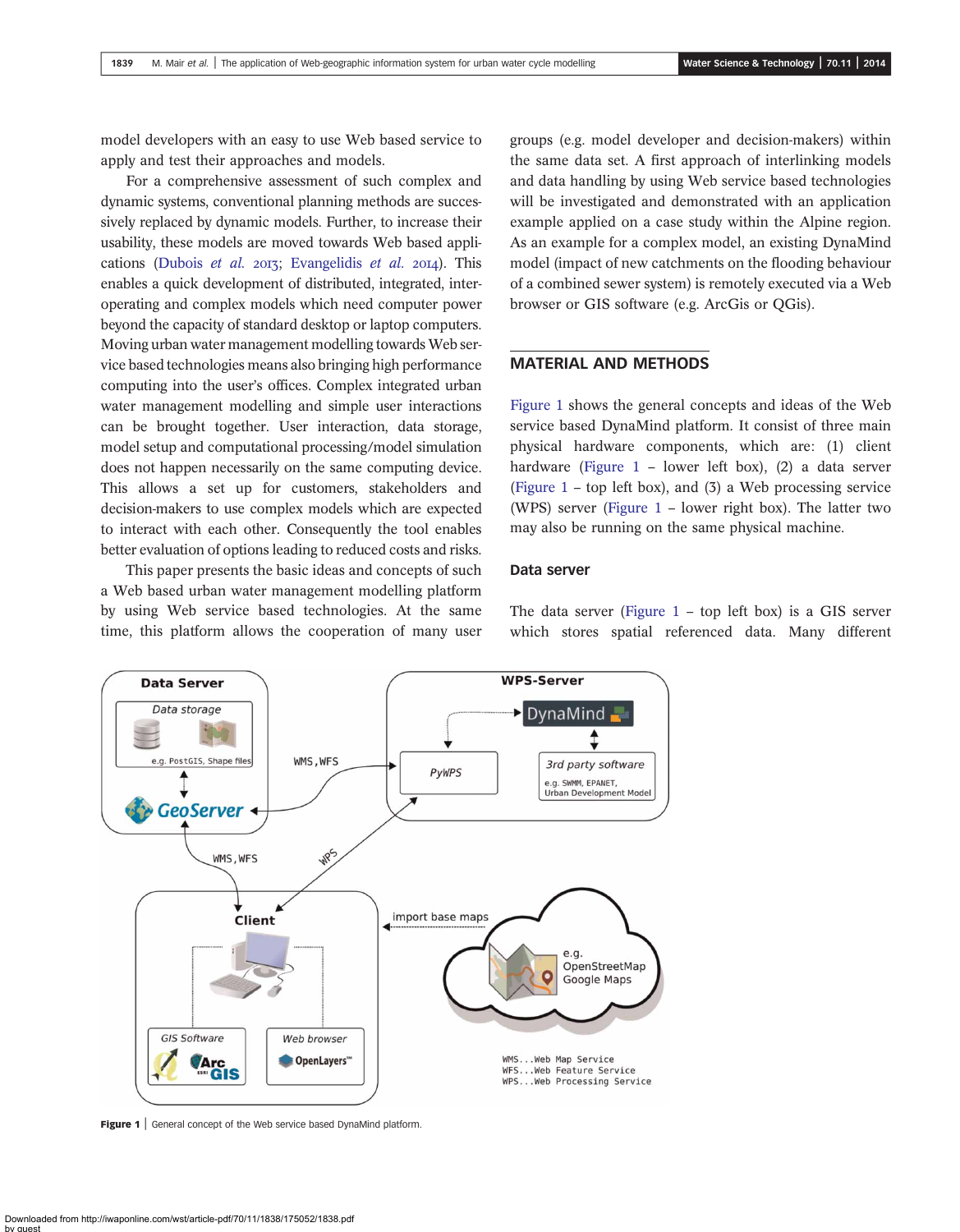techniques and storage formats are nowadays used e.g. Post-GIS (data are stored in an object-relational database management system, such as PostgreSQL), Shapefiles (data are stored in a set of different files) or GeoTIFF files (an extension of the popular TIFF image format for storing georeferenced raster data). All these different storage formats can be seen as different data sources with the common goal to store spatial referenced vector and raster data. The development of all these formats happened over many years and also the development focus at each of them was slightly different. Consequently each format has its own access and modification routines. Hence, the development of applications which access many different data sources is time consuming. To overcome this problem, spatial data management environments were developed (e.g. GeoServer ([Deoliveira](#page-7-0) 2008) or MapServer ([Kropla](#page-7-0) )) which are able to handle a huge set of different data sources and at the same time offering standardized protocols for accessing the stored raster and vector data. Such protocols are, e.g. Web map service (WMS) for raster data exchange and Web feature service (WFS) for vector data exchange. Data exchange between all three hardware components in the presented platform is realized with the standardized protocols developed by the Open Geospatial Consortium [\(Wenjue](#page-8-0) et al. 2004).

#### WPS server

The data stored at the data server and accessible with the standardized protocols can be modified by using WPS ([Foer](#page-7-0)[ster & Stoter](#page-7-0) 2006). Which means the workflow for data manipulation can be defined by calling a single service or by cascading several services. The deployment of the ser-vices is realized with PyWPS [\(Schut & Whiteside](#page-7-0)  $2007$ ), which is a realization of the WPS 1.0.0 standard in the popular programming language Python. Data manipulation can now be implemented directly within this framework or by calling external programs. Under the scope of this work, data processing is realized by executing DynaMind models within PyWPS. Each model which is defined within the DynaMind framework can be seen as own WPS ([Figure 1](#page-1-0) – top right box).

### Client

Due to the standardized exchange and manipulation of georeferenced data stored at the data server and manipulated at the WPS server respectively, the client can access the presented platform in two different ways: (1) by using a desktop GIS or (2) by using WPS, WMS, WFS capable fra-meworks (e.g. OpenLayers ([Hazzard](#page-7-0) 2011) within a Web browser. The latter technique is also known as Web-GIS where the client can be seen as data viewer and the major part of data manipulation is done at the WPS-server. This enables the usage of the whole platform for nearly any computing device that can run a Web browser.

#### Application example and proof of concept

The used application example in this work is a DynaMind model [\(Figure 3](#page-3-0)), which is callable via WPS using the PyWPS framework. The model simulates the impact of new catchments on the flooding behaviour of a combined sewer system by varying the catchment imperviousness of a new catchment and design storm events over the whole combined sewer system model. Therefore, the needed input is a polygon defining the new catchment area. This polygon/catchment can be manually drawn/specified by the user within a Web browser by using the OpenLayers framework and sent as argument within the WPS call to the DynaMind framework. Results of the model simulation are stored at the data server and can be accessed by the Web browser via the WFS.

#### Dynamind model

[Figures 2](#page-3-0) and [3](#page-3-0) show the workflow of the used DynaMind model. The inputs are the user defined catchment area (e.g. new urban development area) represented as polygons and an existing or user defined combined sewer system model (e.g. stored at the WPS server or at a Web space which is accessible by the WPS server) which will be affected by the new catchments ([Figure 3](#page-3-0) – top white boxes).

In the first step of the model ([Figure 3](#page-3-0) – Step 1) the user defines a polygon (representing a new urban development area and therefore a new catchment – Figure  $2(a)$ ). This catchment is divided into several smaller polygons/subcatchments by normal distributing new inlet nodes within the polygon [\(Figure 2\(b\)\)](#page-3-0) and creating a Voronoi diagram [\(Aurenhammer](#page-7-0) 1991) on the bases of these nodes ([Figure 2\(c\)](#page-3-0)). Afterwards these new catchments are connected to the existing combined sewer system model (Figure  $2(d)$ ). Due to the splitting of the new urban development area into several subcatchments the runoff is distributed over several inlet nodes to the existing system. This prevents unrealistic flooding at single nodes due to a too coarse catchment representation. The result of these two steps is a new combined sewer system model which can further be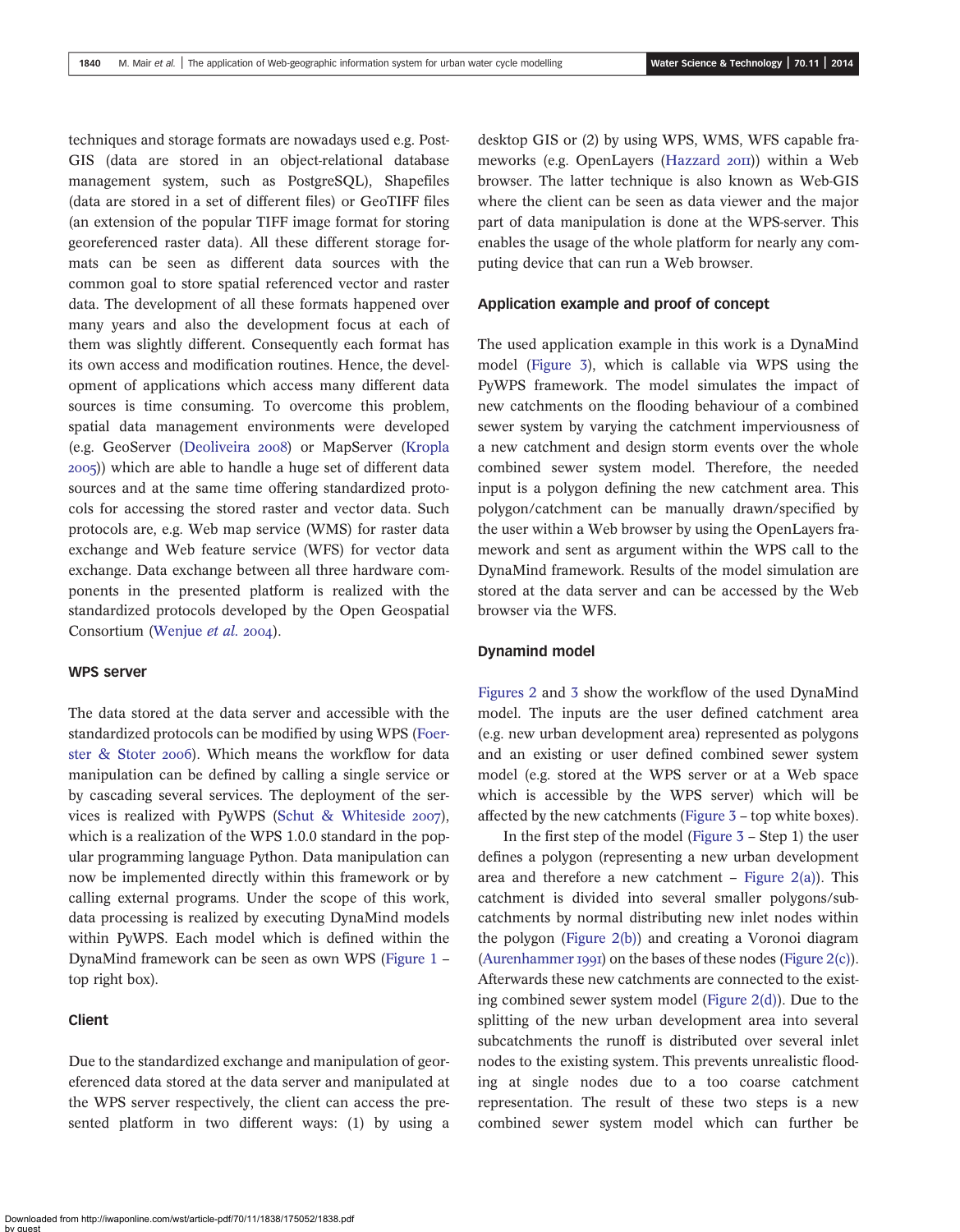<span id="page-3-0"></span>

Figure 2 | Creating and connecting new catchments to an existing sewer system model.



Figure 3 | DynaMind model of the application example.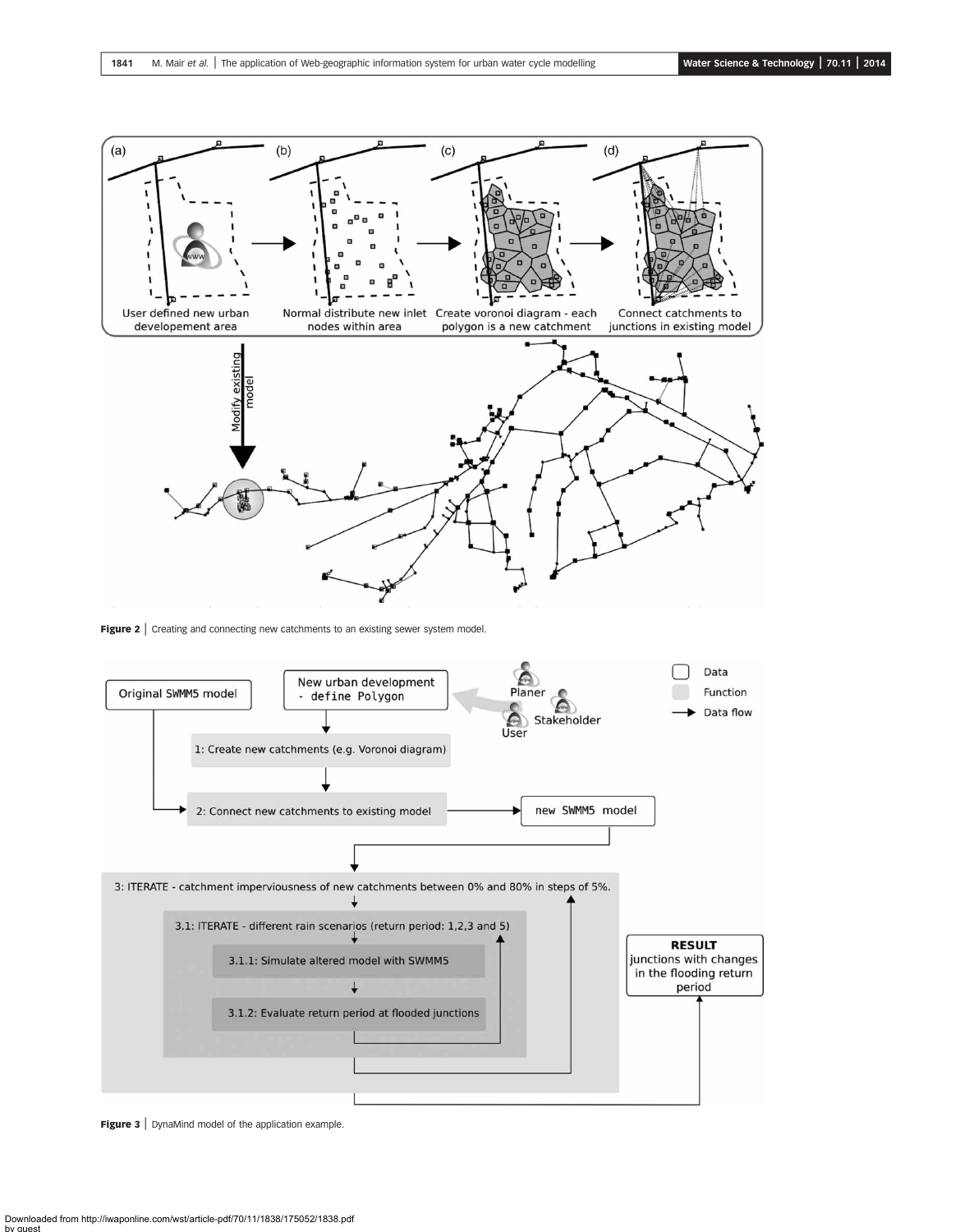analysed by varying model parameters and evaluating the results. For hydraulic performance assessment a parallelized version of the storm water management model (SWMM) software [\(Burger](#page-7-0) *et al.* 2014) is used. As benchmark procedure a one at a time parameter variation is used ([Mair](#page-7-0) [et al.](#page-7-0) 2012) in which the catchment imperviousness of the new catchments is varied between zero and 80 percent in steps of 5 percent ([Figure 3](#page-3-0) – Loop 3). As rainfall input and scenario variation, four different EULER II design storm events with a return period of one, two, three and five years are used ([Kleidorfer](#page-7-0) et al. 2009) (Figure  $3 -$ Loop 3.1). Each parameter variation defines a new combined sewer system model which will be simulated with all storm event scenarios. The simulation results are evaluated by investigating the flooding behaviour at each model junction (Figure  $3 - Box 3.1.2$ ).

First, all junctions where flooding occurs during the simulation period are extracted and afterwards the return period of the used design storm event within this simulation is mapped to that junction. If the catchment imperviousness for the new catchments is zero (First iteration of loop 3 – [Figure 3](#page-3-0)), the resulting design storm events for the flooded nodes can be seen as initial value. All ongoing results are compared to these values and only stored if the return period for which flooding occurs decreases compared to the initial system. The result of the whole DynaMind simulation is a set of junctions showing a change in the flooding return period. Each junction has result parameters which are: old flooding return period, new flooding return period and the minimum catchment imperviousness of the new catchments which triggered the change in the flooding return period. This is a simple example to demonstrate the capabilities of the Web service based DynaMind platform. It can be used, e.g. by urban planners to assess the impact of a new development area on the sewer system performance. The advantage of this is that these user groups are not made responsible for data management, model building and maintenance. To get sound propositions about the system behavior a more detailed and accurate model (e.g. a coupled 1D/2D model for modelling conduit and surface flow, respectively) may be used in the future.

#### Case study

The whole platform is demonstrated on a small Alpine city with approximately 120,000 inhabitants. Storm water and sewage is discharged in a mainly gravity-driven and combined sewer system. The total catchment is 2,076 ha of which 774 ha are effective impervious area. For the whole case study a coarse combined sewer system model (SWMM5 model) is used. This model consists of 250 nodes 290 links and 182 subcatchments.

#### RESULTS

The developed platform is presented using a small case study in the Alpine region. [Figure 4](#page-5-0) shows a whole use case and workflow of the presented application example. The user/urban developer enters the presented platform via a Web browser (e.g. Firefox, Chrome or Internet Explorer) ([Figure 4](#page-5-0) – top screen shot). The platform includes an open street map as base map and therefore any investigation area can be presented on this platform. However, to benchmark an existing sewer system with new urban development areas the underlying sewer system model must exist. Currently, the platform supports one specific area which is the sewer system service area of the described case study, but it is easy to integrate new areas assuming all needed data are available. First, the user has to zoom to the area of interest (Figure  $4(a)$ ) where a change in land use is planned (e.g. new urban development area). As a next step [\(Figure 4\(b\)\)](#page-5-0) a polygon can be drawn indicating this area. Now the benchmark can be started [\(Figure 4\(c\)](#page-5-0)). The data (user defined polygon) are sent to the WPS server and the DynaMind model starts. The subcatchments are automatically generated, connected to the existing combined sewer system model and simulated with the one at a time parameter variation method combined with all storm water event scenarios. Once all SWMM5 simulations are finished the results are sent back to the Web browser (client). The results in the demonstrated application example are geometric data of all conduits of the existing combined sewer system model, geometric data of the newly created catchments and a data set including all junctions where a change in the flooding behaviour occurred ([Figure 4](#page-5-0) – bottom screen shot). By moving the mouse pointer over a junction the results at this junction are shown in a message box. In this example the results show that the selected junction gets flooded when using a design storm event with a return period of three years ([Figure 4](#page-5-0) – result box – Old return period) during the simulation and no new catchments are connected to the system at the same time (catchment imperviousness is set to zero for all new catchments). This demonstrates the flooding behaviour of the initial system with no change in the input data. When connecting a new catchment (with fraction imperviousness 10%), the return period when flooding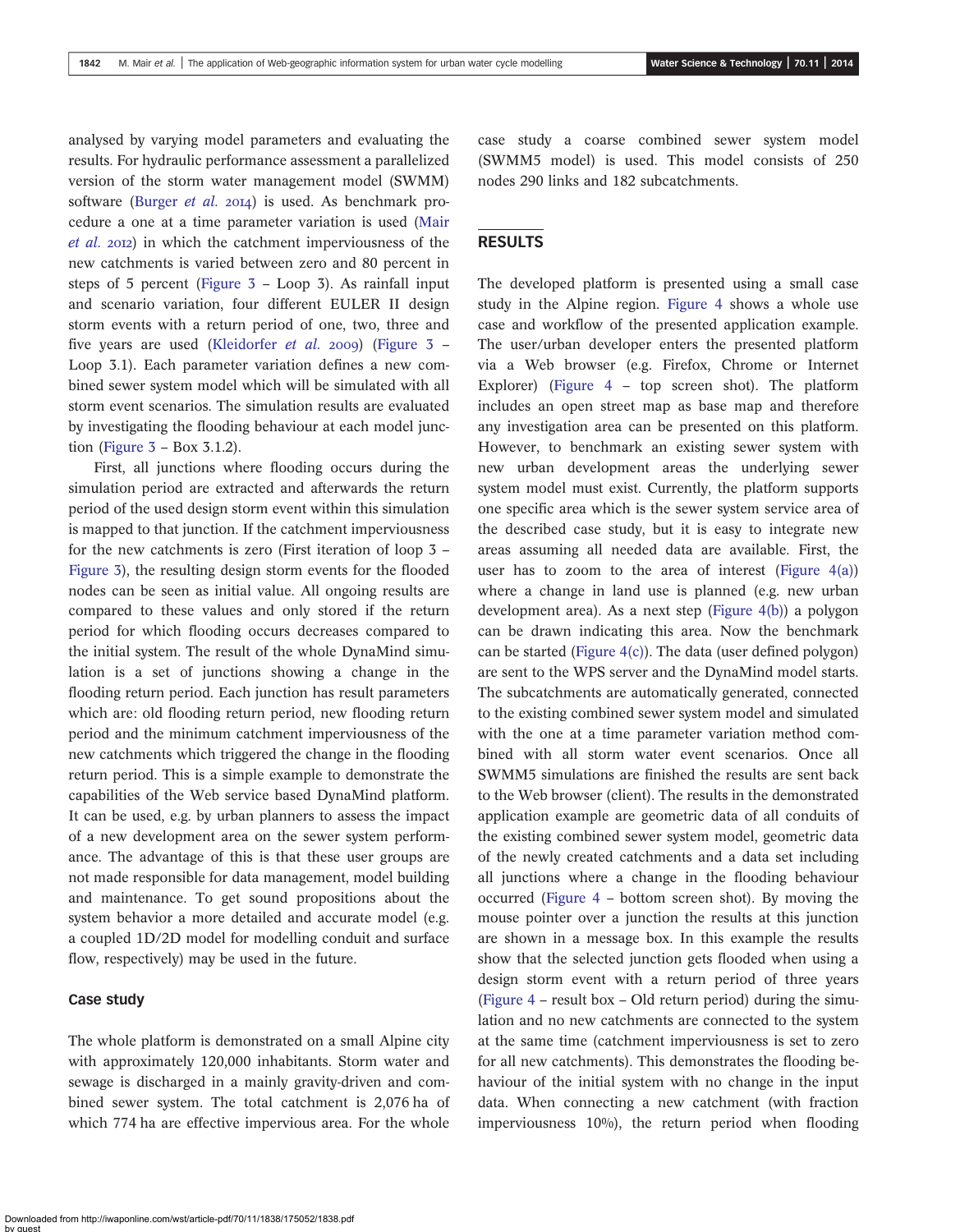<span id="page-5-0"></span>

Figure 4 | Screen shots of the application example by executing a DynaMind model using WPS.

occurs changes from 3 to 2. This means that the development with a fraction imperviousness lower than 10% does not affect the flooding behaviour of the model. For higher values adaptation measures are required. In the same way, the impact of disconnection of impervious areas (e.g. when decentralized storm water management strategies are implemented) can be tested.

[Figure 5](#page-6-0) demonstrates a use-case for decentralized urban water management like water sensitive urban design (WSUD or low impact development ([Bach](#page-7-0) et al. 2013a, [b\)](#page-7-0). Using the same platform stakeholders, urban planners or property owners can design, e.g. infiltration measures via the Web. Therefore, they can mark the surface, which generates runoff (e.g. roof area), and an area available for the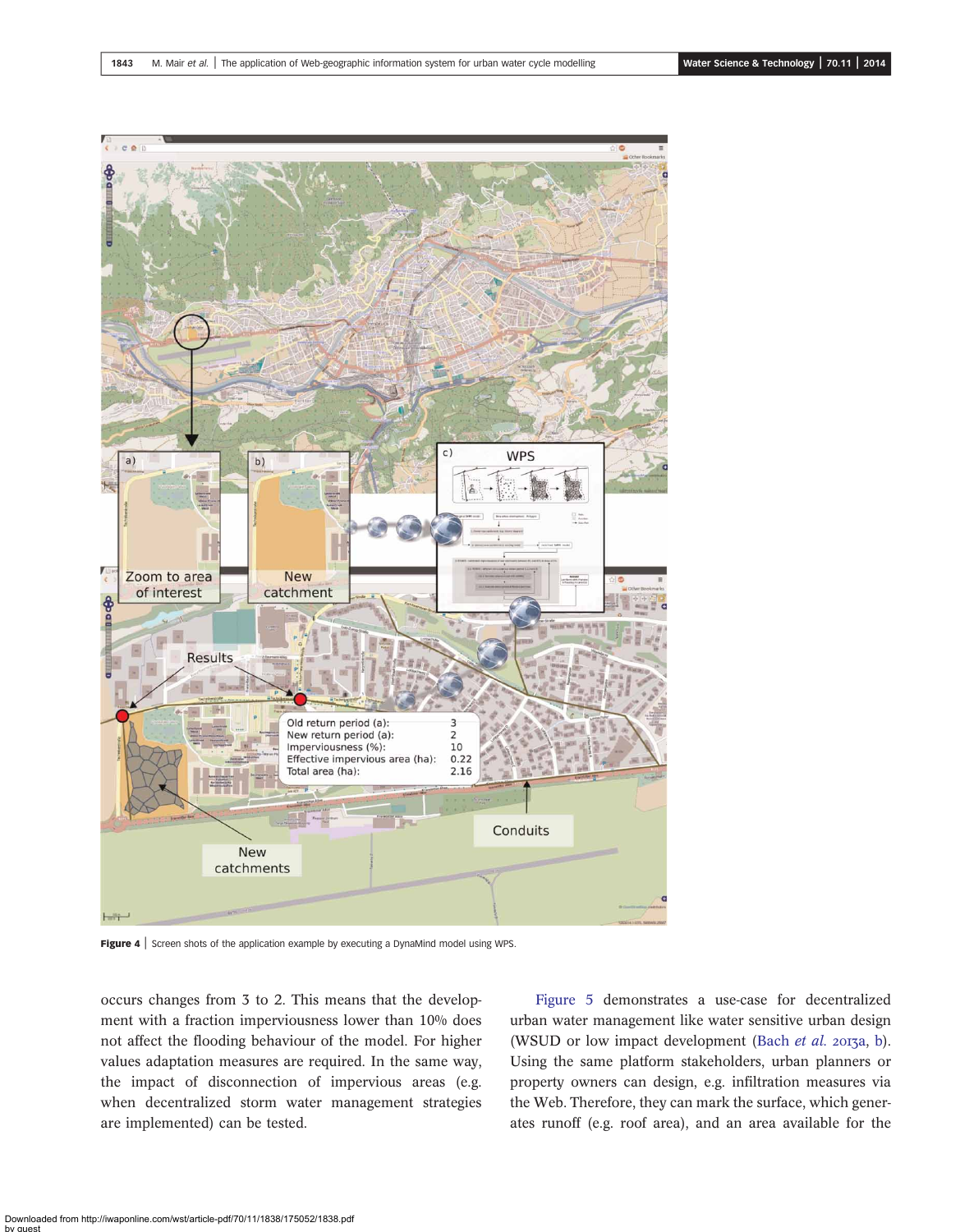<span id="page-6-0"></span>

Figure 5 | Water sensitive urban design - Web based WSUD planning tool.

treatment facility (e.g. infiltration area) in their Web browser. In the background, the model identifies the nearest point for which rainfall data are available (stored on the data-server), evaluates soil characteristics (also available on the data-server) and designs the infiltration facility, e.g. the infiltration trench by determining minimum required storage volume.

#### DISCUSSION AND CONCLUSION

In this manuscript a prototype of a new Web based urban water management modelling platform is presented. Due to the high complexity of newly developed urban water management models and therefore the need of programming skills, this platform demonstrates an approach to simplifying the usage of these models by using Web GIS technologies. At the same time, implementation specific aspects are hidden and kept away from the user, so that they can focus on their main aim. The basic components of the platform are a client (e.g. Desktop GIS or Web browser), a data server and a Web processing service server (WPS server). Complex models (e.g. DynaMind models) are hidden behind the WPS server.

To demonstrate the platform, an application example was set up as proof of concept. The application includes a DynaMind model which represents a benchmark for the flooding behaviour of existing sewer systems when connecting new catchments to the systems. The application was demonstrated on a case study within the Alpine region, where a coarse combined sewer system model (SWMM5 model) exists. The user has to define a polygon (new catchment area/new urban development area) within a Web browser. Once the benchmark has finished, junctions with a change in the flooding return period are presented within the Web browser.

The current state of this platform is a prototype for demonstrating the idea and to prove the general concept of a Web based urban water management modelling platform. Currently, many limitations exist due to the fact that the platform is a prototype (e.g. user access control, simultaneous model simulations, calibration and validation of models) and therefore a huge amount of development and implementation work has to be done. However, we think the investigated concept does not change when implementing new features. For example access control for various users within different domains can be implemented within the GeoServer, simultaneous model simulations or long time simulations of complex models can be sourced out to well-known grid/cloud computing platforms such as Amazon cloud where the WPS server acts as a master node to guarantee the scalability of the whole platform for many users. However, one key question in integrated urban water management modelling (e.g. integrated model containing a sewer, water supply and socio-economic model) is: how can we calibrate and validate such complex models ([Voinov](#page-8-0) [& Shugart](#page-8-0) 2013; Bach [et al.](#page-7-0) 2014)? Research on this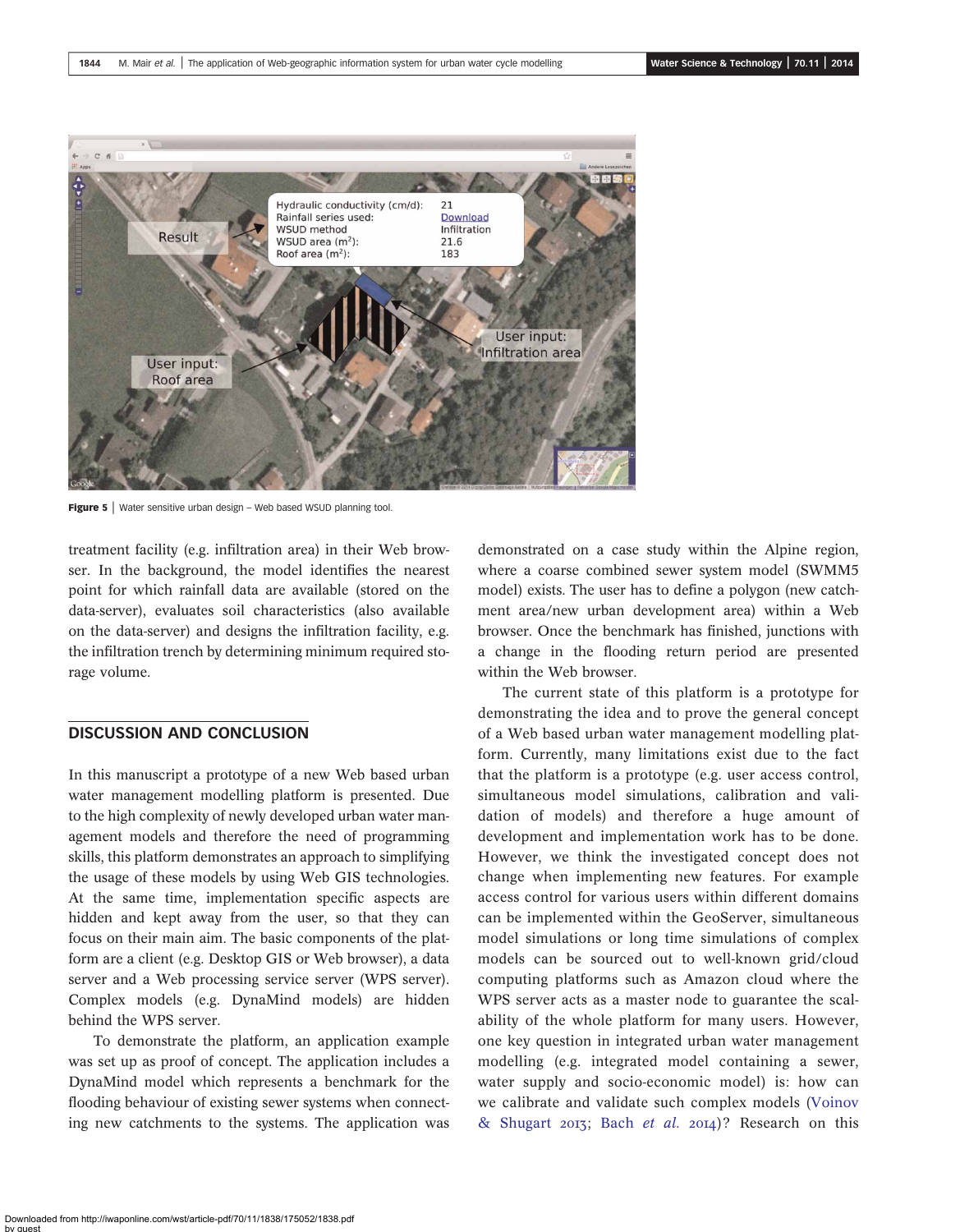<span id="page-7-0"></span>topic is evolving in new directions, such as exploratory modeling and robust decision-making (e.g. Urich & Rauch (submitted)). The virtue of the presented platform is that these novel approaches are supported as well as traditional concepts.

Concluding, a Web based urban water management modelling platform can simplify the usage of complex models. This enables a group of users (e.g. stakeholders or decision-makers) with minor programming skills (needed for setting up and creating such models) to benefit from complex and interlinked model simulations.

### ACKNOWLEDGEMENT

This work was funded by the Austrian Science Fund (FWF) in the project DynaVIBe P23250, by the Austrian Climate and Energy Fund as part of the Austrian Climate Research Program in the project DynAlp KR11AC0K00206 and by the Australian Government's 'Cooperative Research Centre for Water Sensitive Cities'. As part of this program, it will contribute to the development of an explorative computational strategic planning tool, DAnCE4Water (Dynamic Adaptation for eNabling City Evolution for Water). The authors gratefully acknowledge the financial support.

#### **REFERENCES**

- Aurenhammer, F. 1991 [Voronoi diagrams](http://dx.doi.org/10.1145/116873.116880) a survey of a [fundamental geometric data structure.](http://dx.doi.org/10.1145/116873.116880) ACM Computing Surveys (CSUR) 23 (3), 345–405.
- Bach, P., Deletic, A., Urich, C., Sitzenfrei, R., Kleidorfer, M., Rauch, W. & McCarthy, D. 2013a [Modelling interactions](http://dx.doi.org/10.1007/s11269-013-0442-9) [between lot-scale decentralised water infrastructure and](http://dx.doi.org/10.1007/s11269-013-0442-9) urban form – [a case study on in](http://dx.doi.org/10.1007/s11269-013-0442-9)filtration systems. Water Resources Management 27 (14), 4845–4863.
- Bach, P. M., McCarthy, D. T., Urich, C., Sitzenfrei, R., Kleidorfer, M., Rauch, W. & Deletic, A. 2013b [A planning algorithm for](http://dx.doi.org/10.2166/wst.2013.437) [quantifying decentralised water management opportunities](http://dx.doi.org/10.2166/wst.2013.437) [in urban environments](http://dx.doi.org/10.2166/wst.2013.437). Water Science and Technology 68 (8), 1857–1865.
- Bach, P. M., Rauch, W., Mikkelsen, P. S., McCarthy, D. T. & Deletic, A. 2014 [A critical review of integrated urban water](http://dx.doi.org/10.1016/j.envsoft.2013.12.018) modelling – [Urban drainage and beyond](http://dx.doi.org/10.1016/j.envsoft.2013.12.018). Environmental Modelling and Software 54, 88–107.
- Bos, J., Brown, R., Farrelly, M. & de Haan, F. 2013 [Enabling](http://dx.doi.org/10.2166/wst.2013.031) [sustainable urban water management through governance](http://dx.doi.org/10.2166/wst.2013.031) [experimentation.](http://dx.doi.org/10.2166/wst.2013.031) Water Science and Technology 67 (8), 1708–1717.
- Burger, G., Sitzenfrei, R., Kleidorfer, M. & Rauch, W. 2014 [Parallel](http://dx.doi.org/10.1016/j.envsoft.2013.11.002) fl[ow routing in SWMM 5.](http://dx.doi.org/10.1016/j.envsoft.2013.11.002) Environmental Modelling and Software 53, 27–34.
- Deoliveira, J. 2008 GeoServer: uniting the GeoWeb and spatial data infrastructures. In: Proceedings of the 10th International Conference for Spatial Data Infrastructure, St. Augustine, Trinidad.
- Dubois, G., Schulz, M., Skøien, J., Bastin, L. & Peedell, S. [eHabitat, a multi-purpose Web Processing Service for](http://dx.doi.org/10.1016/j.envsoft.2012.11.005) [ecological modeling](http://dx.doi.org/10.1016/j.envsoft.2012.11.005). Environmental Modelling and Software 41, 123–133.
- Evangelidis, K., Ntouros, K., Makridis, S. & Papatheodorou, C. [Geospatial services in the Cloud](http://dx.doi.org/10.1016/j.cageo.2013.10.007). Computers and Geosciences 63, 116–122.
- Ferguson, B. C., Brown, R. R., Frantzeskaki, N., de Haan, F. J. & Deletic, A. 2013 [The enabling institutional context for](http://dx.doi.org/10.1016/j.watres.2013.09.045) [integrated water management: Lessons from Melbourne.](http://dx.doi.org/10.1016/j.watres.2013.09.045) Water Research 47 (20), 7300–7314.
- Foerster, T. & Stoter, J. 2006 Establishing an OGC Web Processing Service for generalization processes. In: ICA Workshop on Generalization and Multiple Representation, Portland, USA.
- Hazzard, E. 2011 OpenLayers 2.10 Beginner's Guide. Packt Publishing Ltd, Birmingham.
- Kleidorfer, M., Möderl, M., Sitzenfrei, R., Urich, C. & Rauch, W. [A case independent approach on the impact of climate](http://dx.doi.org/10.2166/wst.2009.520) [change effects on combined sewer system performance.](http://dx.doi.org/10.2166/wst.2009.520) Water Science and Technology 60 (6), 1555–1564.
- Kropla, B. 2005 Beginning MapServer: Open Source GIS Development. Apress.
- Mair, M., Sitzenfrei, R., Kleidorfer, M., Möderl, M. & Rauch, W. [GIS-based applications of sensitivity analysis](http://dx.doi.org/10.2166/wst.2012.954) [for sewer models.](http://dx.doi.org/10.2166/wst.2012.954) Water Science and Technology 65 (7), 1215–1222.
- Mikovits, C., Rauch, W. & Kleidorfer, M. in press A dynamic urban development model designed for purposes in the field of Urban Water Management. Journal of Hydroinformatics.
- Semadeni-Davies, A., Hernebring, C., Svensson, G. & Gustafsson, L.-G. 2008 [The impacts of climate change and urbanisation](http://dx.doi.org/10.1016/j.jhydrol.2007.05.028) [on drainage in Helsingborg, Sweden: Combined sewer](http://dx.doi.org/10.1016/j.jhydrol.2007.05.028) [system.](http://dx.doi.org/10.1016/j.jhydrol.2007.05.028) Journal of Hydrology 350 (1), 100–113.
- Schut, P. & Whiteside, A. 2007 OpenGIS Web processing service. OpenGIS Standard, Version 1.0. 0, OGC 05-007r7. Available at: [http://portal.opengeospatial.org/](http://portal.opengeospatial.org/files/?artifact_id=24151)files/?artifact\_id=24151.
- Sitzenfrei, R., Möderl, M. & Rauch, W. 2013 [Assessing the impact](http://dx.doi.org/10.1016/j.watres.2013.10.038) [of transitions from centralised to decentralised water](http://dx.doi.org/10.1016/j.watres.2013.10.038) [solutions on existing infrastructures-integrated city-scale](http://dx.doi.org/10.1016/j.watres.2013.10.038) [analysis with VIBe](http://dx.doi.org/10.1016/j.watres.2013.10.038). Water Research 47 (20), 7251–7263.
- Urich, C. & Rauch, W. 2014 [Exploring critical pathways for urban](http://dx.doi.org/10.1016/j.watres.2014.08.020) [water management to identify robust strategies under deep](http://dx.doi.org/10.1016/j.watres.2014.08.020) [uncertainties](http://dx.doi.org/10.1016/j.watres.2014.08.020). Water Research 66, 374–389.
- Urich, C., Burger, G., Mair, M. & Rauch, W. 2012 DynaMind A Software Tool for Integrated Modelling of Urban Environments and their Infrastructure. In: 10th International Conference on Hydroinformatics. Hamburg, Germany, p. 18.
- Urich, C., Bach, P. M., Sitzenfrei, R., Kleidorfer, M., McCarthy, D. T., Deletic, A. & Rauch, W. 2013 Modelling cities and water

Downloaded from http://iwaponline.com/wst/article-pdf/70/11/1838/175052/1838.pdf by guest